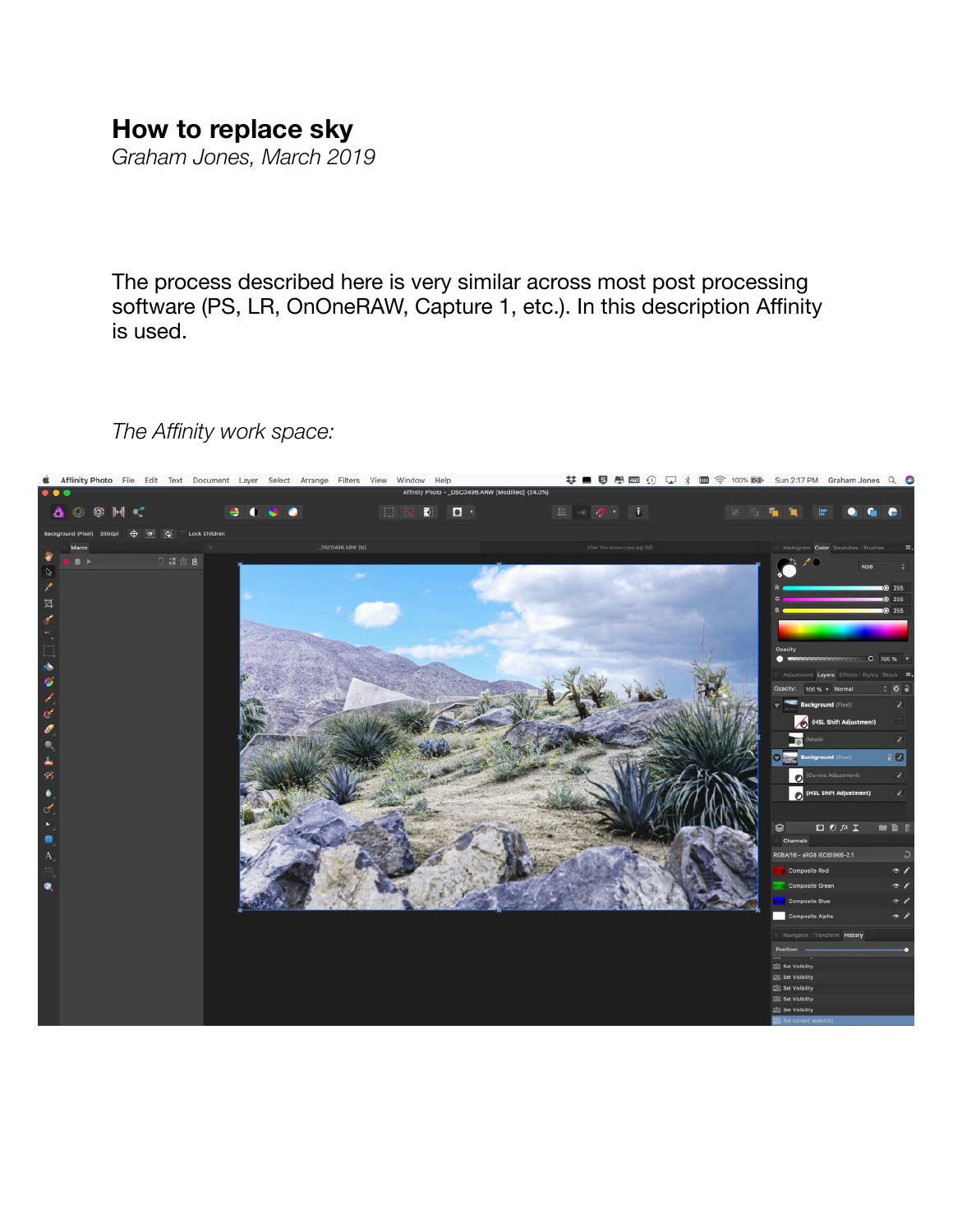- *Identify the photos that are to be combined and their location on your computer or storage media*
- *Choose a photo with 'bland' overcast/grey sky with almost no definition. This will be the 'background' photo:*



*- Choose a photo with the sky you want*

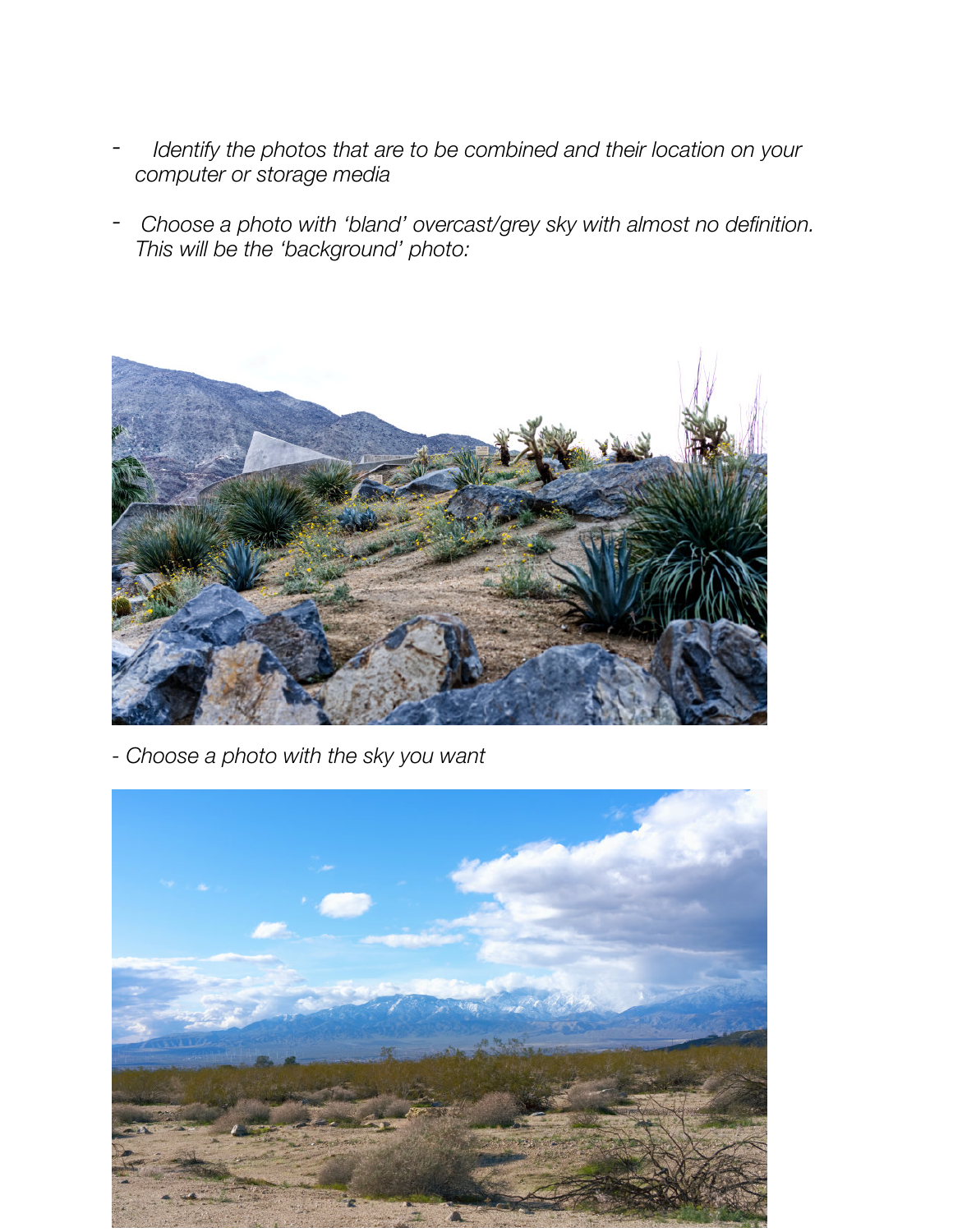- *- Load both photos into the Affinity workspace*
- *- Apply 'basic' adjustments to background photo (exposure, contrast, clarity, WB, etc)*
- *- Choose 'selection brush tool' and enlarge brush to about 400pix*
- *- Open 'background photo'. Make selection of sky across entire photo*
- *- Click on 'Refine', set brush to about 300pix. Brush entire horizon. fine details like plants going above horizon may need one or two extra refine brush passes*
- *- In the Refine toolbox click on 'output', choose mask and click apply*
- *- Make sure the new mask layer is above the background layer*
- *- Uncheck the mask layer*
- *- Go to sky image, choose Select All, then edit 'Copy'*
- *- Go back to background layer, then edit 'Paste' (make sure the sky layer is above the background layer in the layers stack)*
- *- Click on move tool and with this position the sky over the background layer*
- *- Click on mask layer and move it into the sky layer to become a 'child layer'*
- *- Composite image (with sky replaced should appear)*
- *- Now it is necessay to match sky and ground tonally to create realistic effect. There are three main options using layer stack tools:* 
	- *1. Blend mode try all different options (with this photo 'multiply was best)*
	- *2. Adjust opacity (layer stack)*
	- *3. Try adjustments (layer, new adjustment layer).*

 *Slide new adjustment layer into sky layer (i.e. child layer).*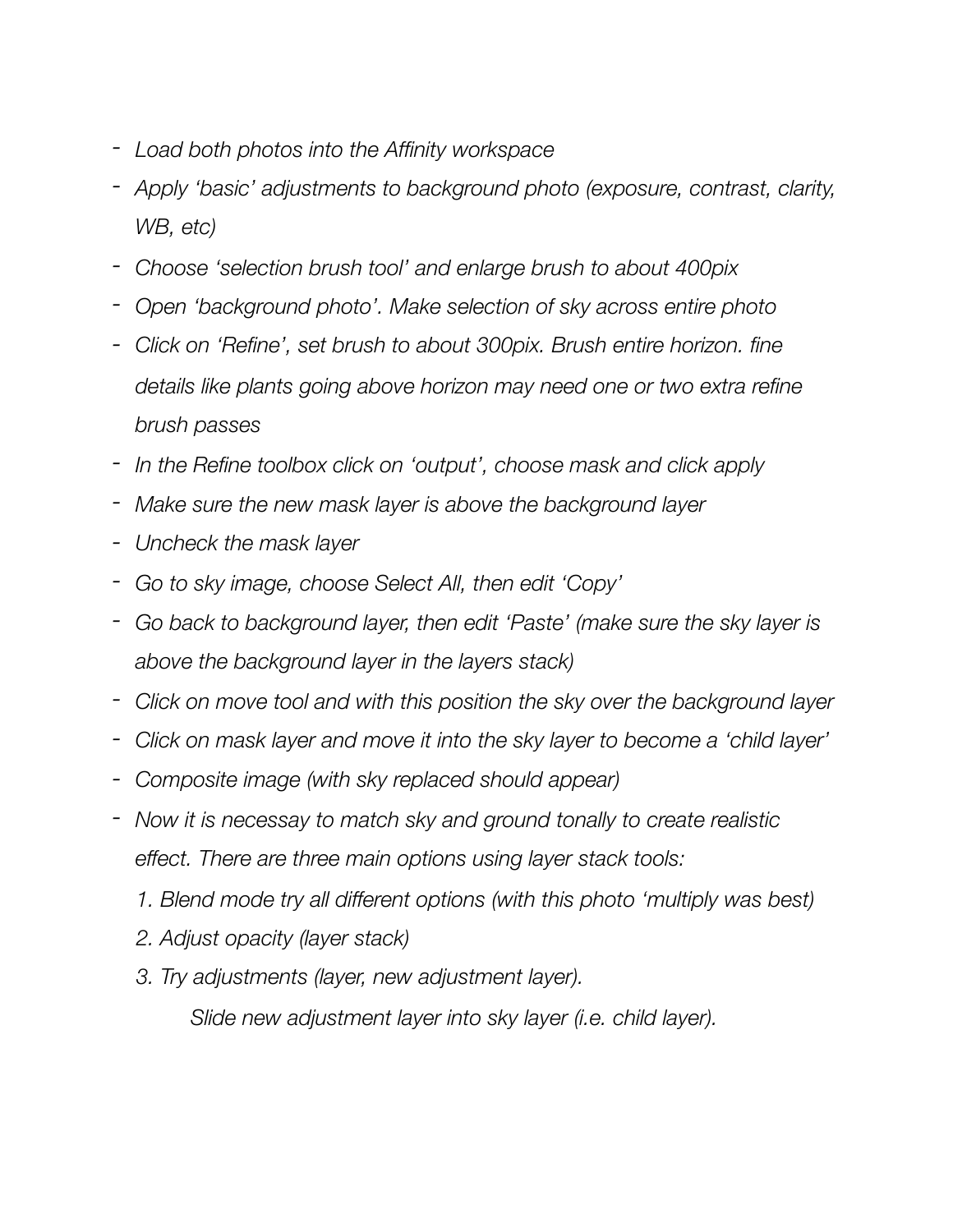*Before and after (sky replacement):* 

*'Background photo'*



*'Sky photo'*